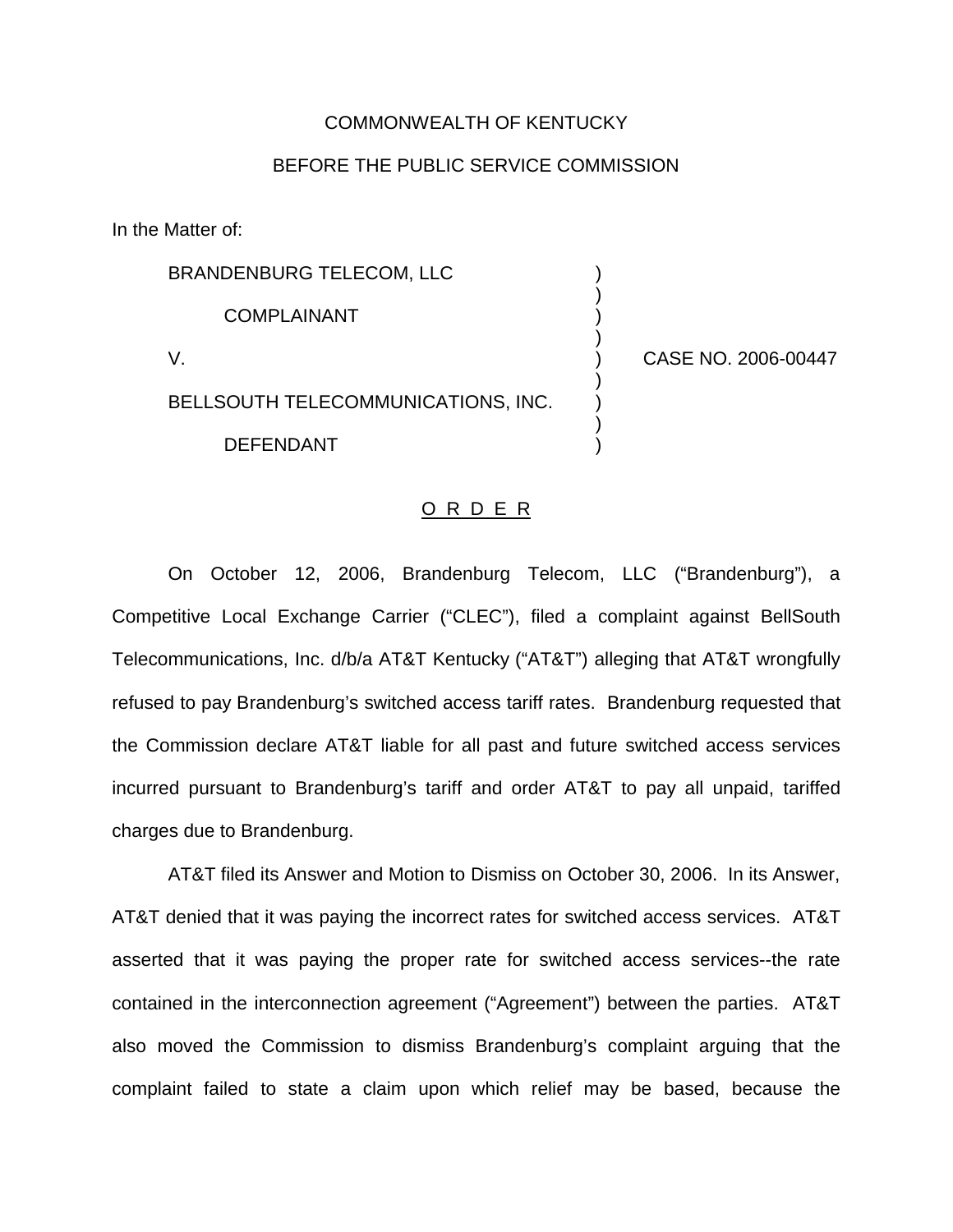interconnection agreement between the parties governed the billing for switched access services.

In addition to the Motion to Dismiss, still pending are a Motion to Strike filed by AT&T and a Motion for Summary Judgment filed by Brandenburg. As discussed below, the Commission finds that the Motion for Summary Judgment should be denied and the Motion to Dismiss and the Motion to Strike should be granted.

### BACKGROUND

The gravamen of Brandenburg's complaint is that the Agreement between it and AT&T is limited to AT&T's "territory" and does not apply because the traffic exchanged occurs outside of AT&T's territory and, therefore, AT&T must pay the rate for switched access listed in Brandenburg's tariff. Brandenburg asserts that pursuant to the Agreement, in the exchanges where Brandenburg "provides services in competition with AT&T Kentucky, each party charges the other party AT&T Kentucky's switched access tariff rates for terminating intraLATA toll traffic."<sup>1</sup>

Brandenburg, however, argues that the Agreement does not "govern the parties' relationship in exchanges where Brandenburg Telecom does not provide service in competition with AT&T Kentucky."<sup>2</sup> Brandenburg further asserts that "[i]n those exchanges in which Brandenburg Telecom does *not* provide services in competition with AT&T Kentucky, each party charges the other its existing switched access tariff rates . . . for the provision of switched access services on either an interLATA or

<sup>&</sup>lt;sup>1</sup> Complaint at 2.

 $2$  Id.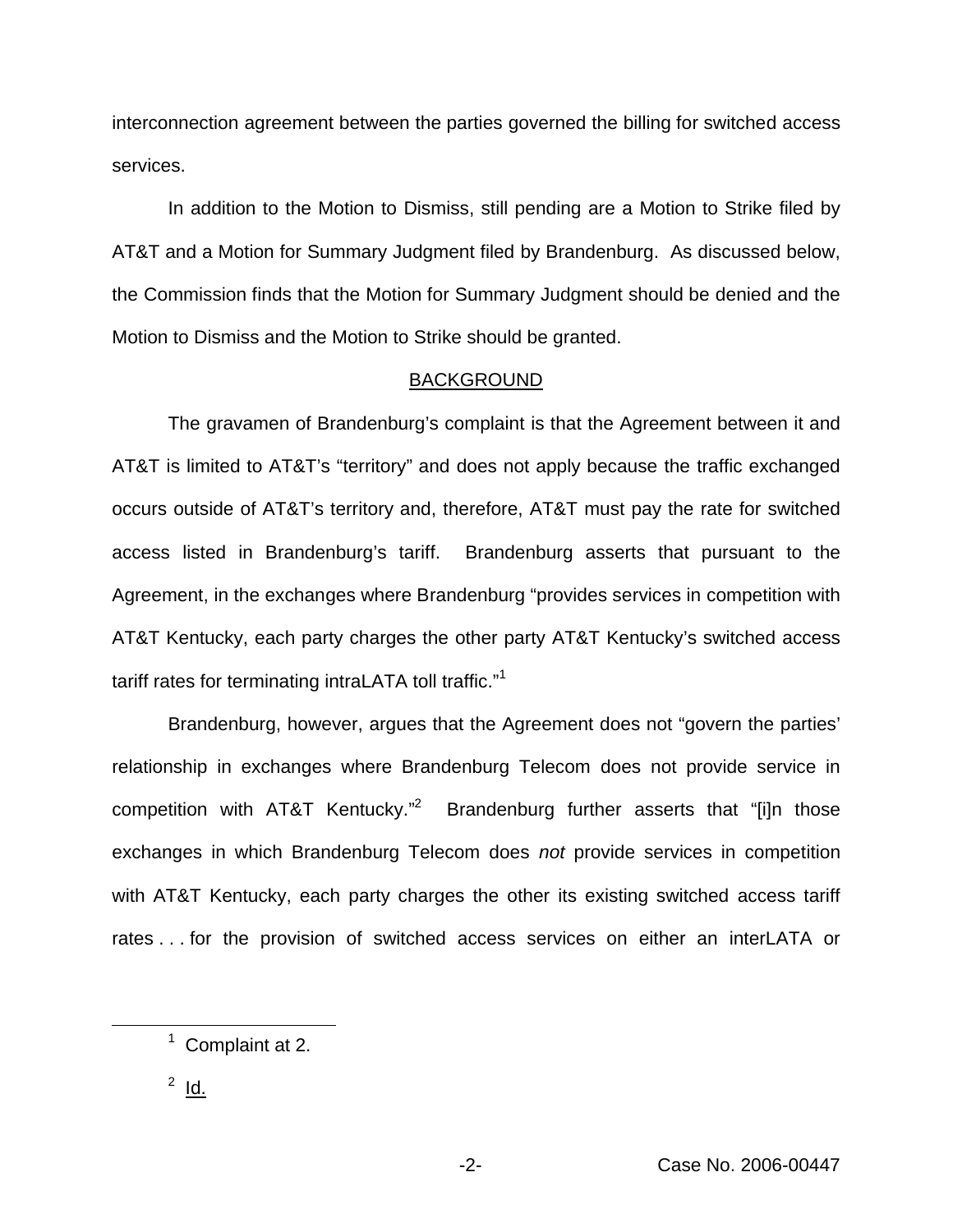intraLATA basis."3 Brandenburg accuses AT&T of "attempting to convert the Agreement" into a statewide agreement and alleges that AT&T owes \$160,539.66 as of July 8, 2007 in unpaid switched access tariff charges. $4$ 

The Agreement at issue in this complaint is the one between Kentucky Data Link, Inc. and AT&T. On April 26, 2005, the Commission approved Brandenburg's adoption of the Agreement, pursuant to 47 U.S.C § 252(i). From that point forward, the Agreement governed the relationship between Brandenburg and AT&T regarding the exchange of traffic.

Section 2.1 of the General Terms and Conditions of the Agreement provides that the Agreement applies to: "the AT&T Kentucky territory in the state(s) of Alabama, Florida, Georgia, Kentucky, Louisiana, Mississippi, North Carolina, South Carolina and Tennessee." The agreement lacks a definition of the word "territory." However, Brandenburg argues that AT&T's "territory" is defined and limited to those places wherein "AT&T Kentucky provides local exchange service,"<sup>5</sup> and that AT&T is "attempting to convert the parties' interconnection agreement into a statewide access agreement."6

AT&T contends that Brandenburg argues an "implausible, legally unsustainable interpretation of the Interconnection Agreement $\overline{a}$  and that Brandenburg is merely

 $4$  Id.

 $<sup>6</sup>$  Id. at 3.</sup>

 $7$  Answer and Motion to Dismiss at 5.

 $3$  ld. at 3.

<sup>5</sup> Brandenburg's Response to AT&T's Motion to Dismiss at 2.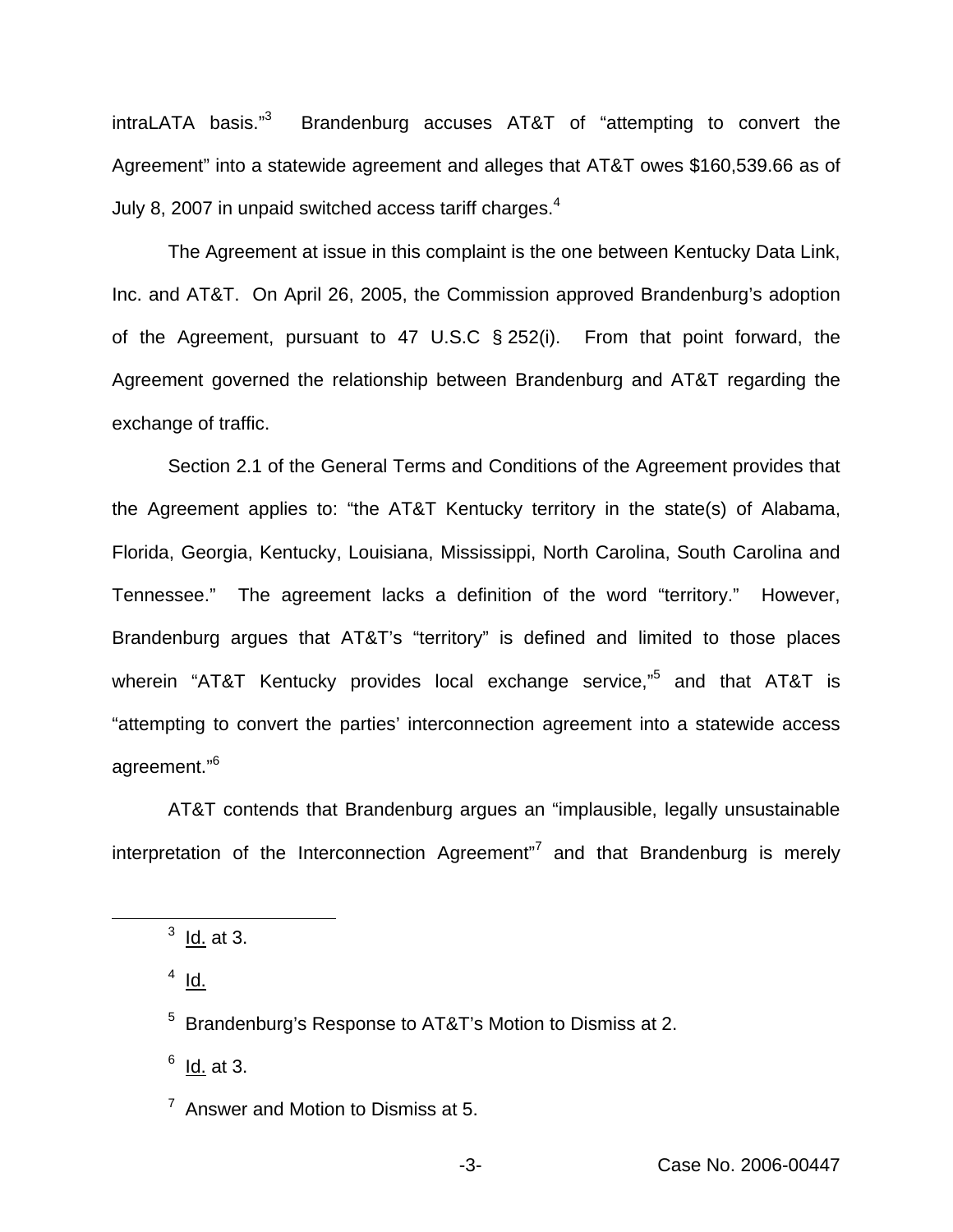fabricating a distinction between "competitive" and "noncompetitive" traffic that does not appear anywhere in the Agreement. AT&T argues that if Brandenburg's argument is accepted, a CLEC requesting interconnection could simply manipulate the point of interconnection to place it outside of AT&T's service territory and avoid the pricing obligation in an interconnection agreement for terminating traffic.

AT&T asserts, consistent with 47 U.S.C. § 251(c)(2)(b), that Section 3.2 in Attachment 3 of the Agreement requires that the parties interconnect at a point "within AT&T Kentucky's serving territory in the LATA in which the traffic is originating."<sup>8</sup> Furthermore, AT&T argues that the original parties to the Agreement, AT&T and Kentucky Data Link, never intended for it to be construed in the manner now attempted by Brandenburg.

AT&T argues that the 1996 Telecommunications Act ("Act") clearly anticipates that incumbent local exchange carriers, like AT&T, and CLECs, like Brandenburg, will enter into interconnection agreements, but there is no language in the Act that suggests parties enter into agreements that limit the type of traffic governed by interconnection agreements. AT&T asserts that when it entered into the Agreement with Kentucky Data Link, the parties anticipated that the agreement would cover all traffic, and this is the same Agreement that Brandenburg adopted in whole.

Brandenburg has also filed with the Commission a copy of a proposed addendum to the Agreement between AT&T and Brandenburg that it sent to AT&T while conducting settlement negotiations. AT&T protested, arguing that the filing of the proposed amendment was a "blatant disregard of the confidentiality of such settlement

 $8$  <u>Id.</u> at 7.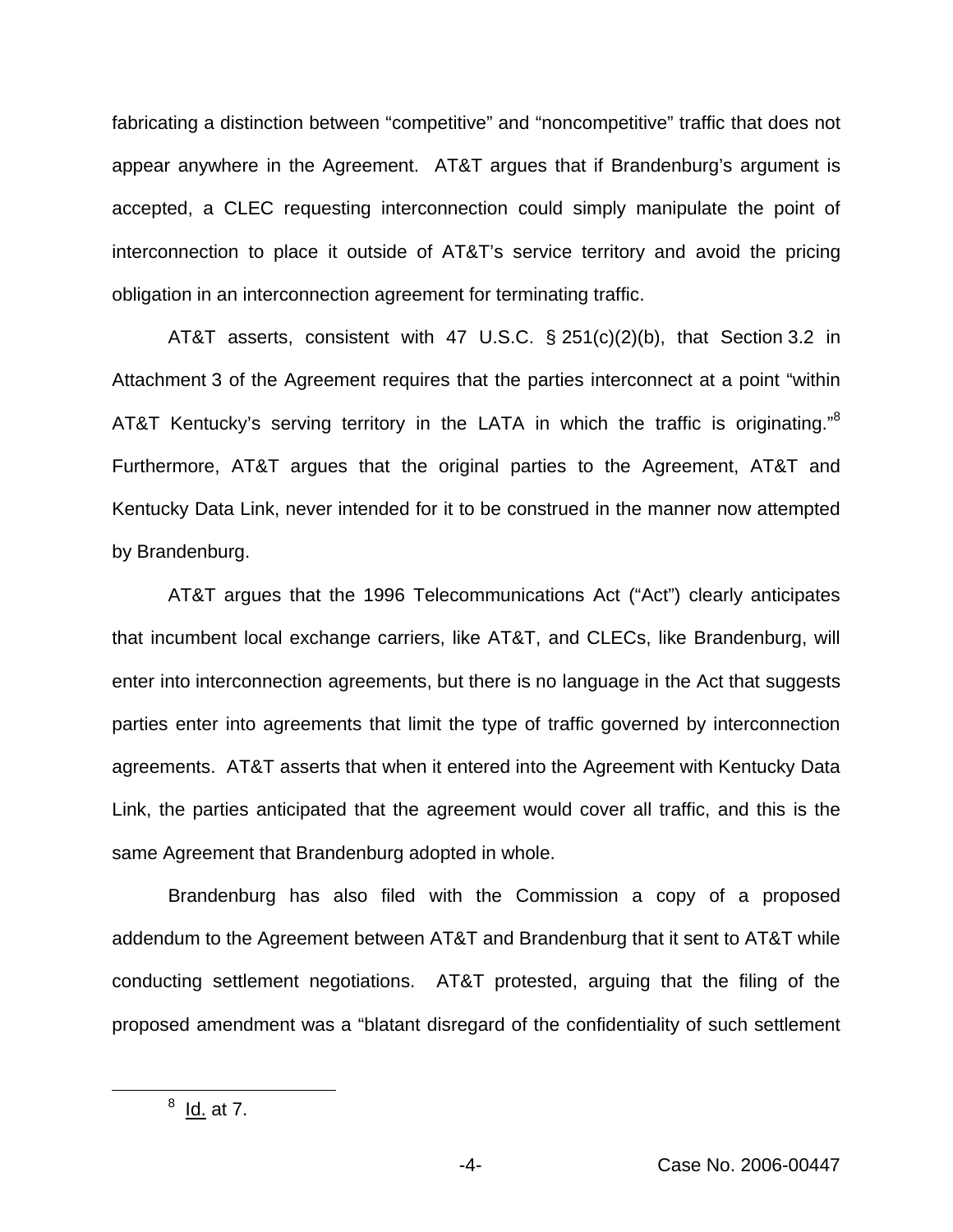discussion."<sup>9</sup> AT&T asserted that the proposed amendment contained confidential information that should not be filed with the Commission or be put in the public record. AT&T requested that the Commission remove from any public files and destroy all copies of the proposed agreement.

Brandenburg asserts that it had made a good faith effort to resolve the dispute and its filing of the proposed amendment was "an effort to update the Commission on the progress of the parties settlement negotiations,"<sup>10</sup> and argues that such disclosure is allowed by the Kentucky Rules of Evidence.

#### **DISCUSSION**

# Motion to Strike

AT&T moves the Commission to strike the proposed addendum to the Agreement that Brandenburg filed with the Commission and provided to AT&T. The proposed addendum would amend the Agreement between AT&T and Brandenburg to include, *inter alia*, that for the termination of intraLATA toll traffic, the originating party would pay the terminating party the terminating party's switched access tariff rate set forth in the applicable tariff. The proposed addendum also included a provision requiring AT&T to pay Brandenburg \$150,982.96.

AT&T filed a letter with the Commission, objecting to the filing of the proposed addendum, calling it a "blatant disregard of the confidentiality of such settlement discussions."<sup>11</sup> Because the proposed addendum allegedly contained confidential

<sup>&</sup>lt;sup>9</sup> Letter from Mary Keyer to Beth O'Donnell, April 30, 2007.

<sup>&</sup>lt;sup>10</sup> Brandenburg's Response to AT&T's Motion to Strike at 3.

<sup>&</sup>lt;sup>11</sup> Letter from Mary Keyer to Beth O'Donnell, May 1, 2007 at 1.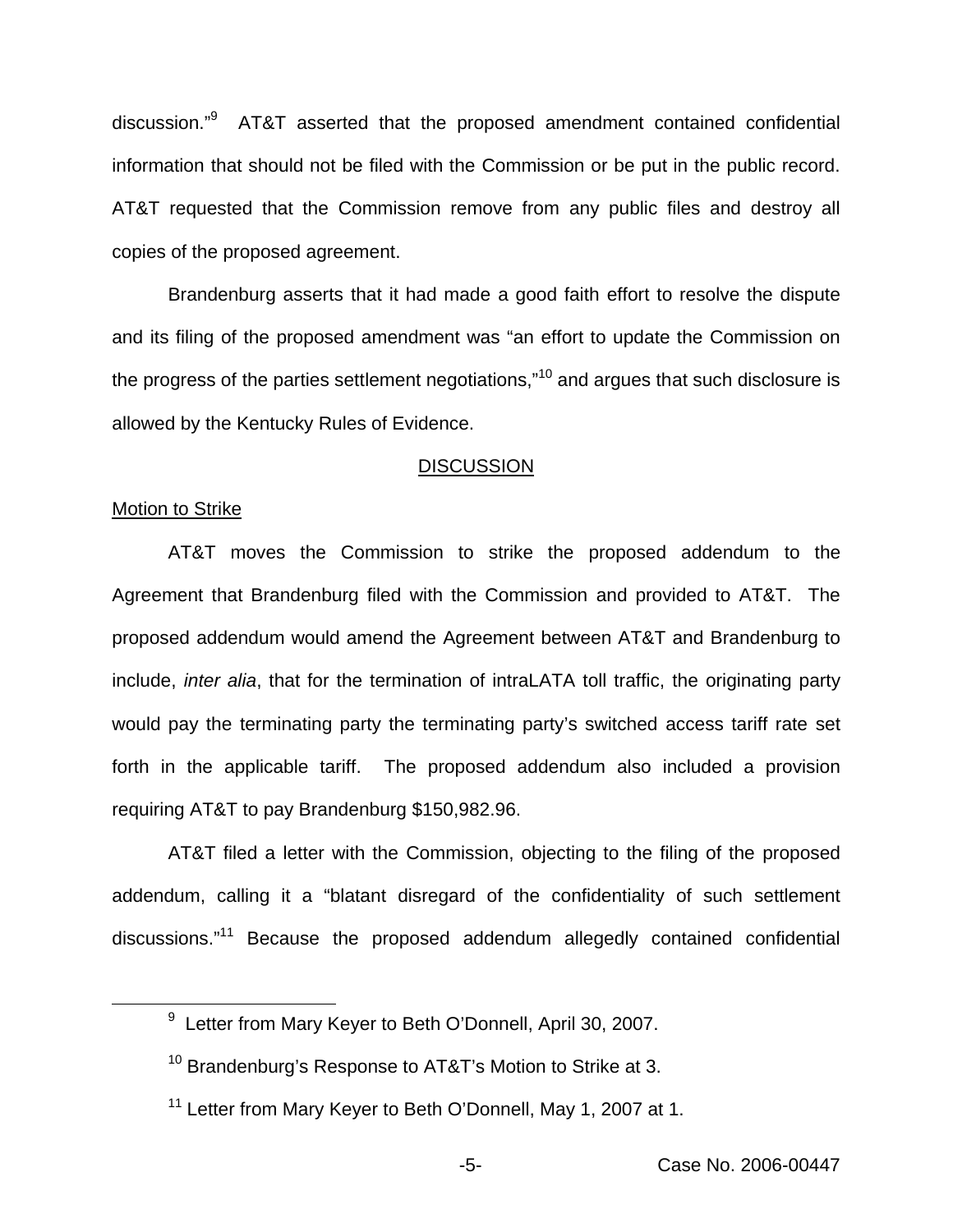information, AT&T requested that the Commission not include the proposed addendum

in the case record and remove and destroy all copies.

Brandenburg argues that settlement proposals are not inherently confidential citing KRE 408.

KRE 408 states:

(1) Furnishing or offering or promising to furnish; or

(2) Accepting or offering or promising to accept a valuable consideration in compromising or attempting to compromise a claim which was disputed as to either validity or amount, is not admissible to prove liability for or invalidity of the claim or its amount. Evidence of conduct or statements made in compromise negotiations is likewise not admissible. This rule does not require the exclusion of any evidence otherwise discoverable merely because it is presented in the course of compromise negotiations. This rule does not require exclusion when the evidence is offered for another purpose, such as proving bias or prejudice of a witness, negativing a contention of undue delay, or proving an effort to obstruct a criminal investigation or prosecution.

Brandenburg argues that because it did not offer the proposed addendum during

a formal hearing and it did not file the proposed addendum "to prove liability of the claim

or its amount," the filing of the proposed addendum was reasonable and allowable.

Brandenburg asserts that the sole purpose for filing the proposed addendum was to

update the Commission on the progress of the settlement negotiations.

Brandenburg also asserts that AT&T waived any right to confidentiality when it entered into settlement negotiations with Brandenburg in the presence of Commission Staff. Brandenburg argues that even if AT&T could identify specific confidential material in the proposed addendum, AT&T could not assert the privilege.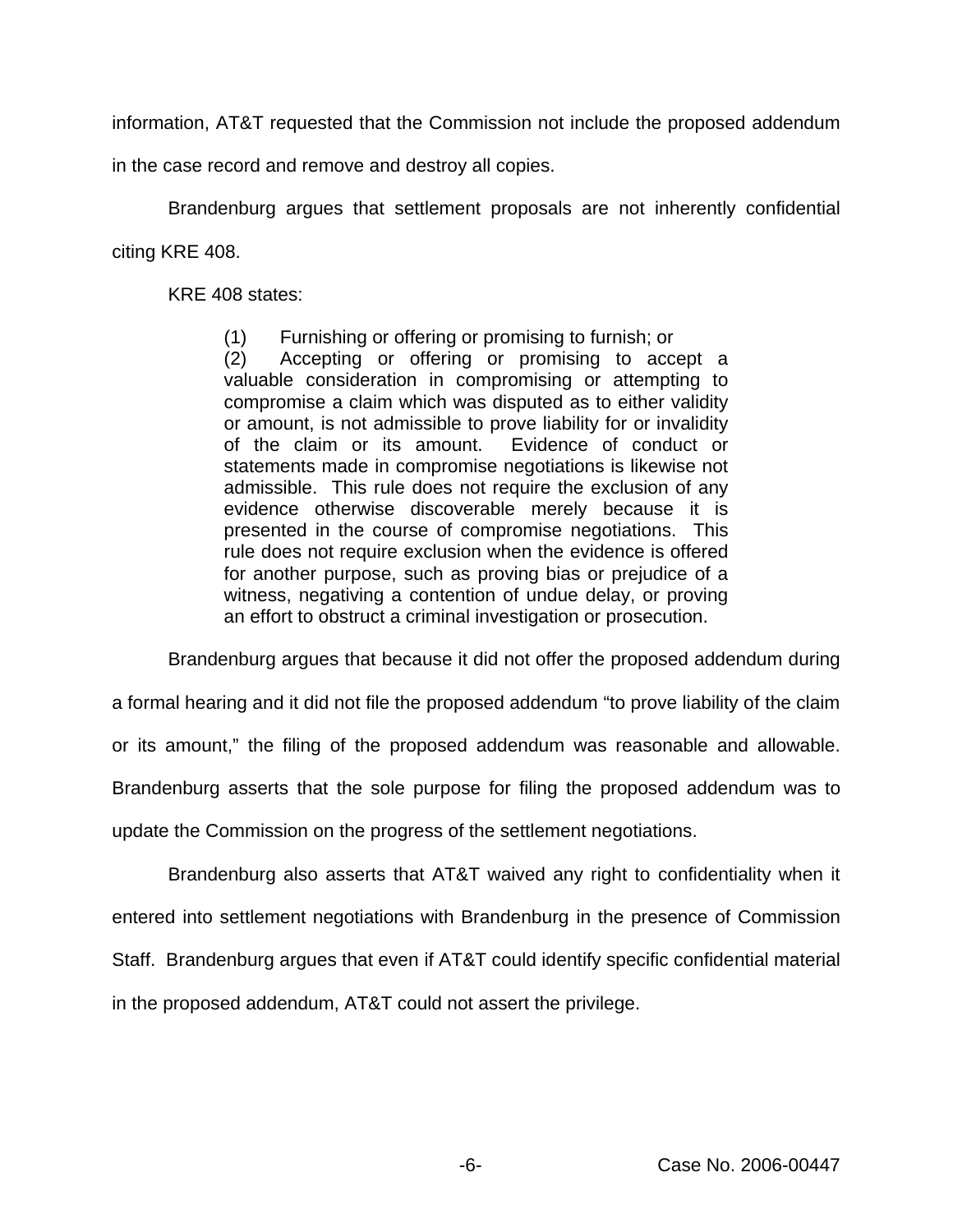Brandenburg relies largely on a Commission Order in Case No.  $9613^{12}$  in which the Commission found that Big Rivers Electric Corporation ("Big Rivers") could not assert a privilege of confidentiality for the documents and discussions used to reach a financial workout plan with its bankruptcy creditors (that were not parties to the rate case) prior to filing its rate case before the Commission. Big Rivers submitted the financial workout plan as part of its justification for a rate increase. An intervenor in the rate case sought discovery of the documents used in reaching the settlement that formed the financial workout plan. Big Rivers refused to provide the documents, claiming that they were privileged because they had been used during settlement negotiations.

The Commission found that no privileges of confidentiality were available to block discovery and ordered Big Rivers to provide the documents sought by the intervenor. The Commission reasoned that Big Rivers had waived any privilege of confidentiality when it disclosed privileged information to other parties.

The issue before the Commission is readily distinguishable from the Commission's decision in Case No. 9613. In Case No. 9613, Big Rivers submitted a previously confidential document into the official record as part of the basis for a requested rate increase. Neither the intervenor in the rate case nor the Commission were parties to the financial workout plan and were not privy to the underlying justification for the plan and, therefore, could not accept the reasonableness of the financial workout plan without knowing the details that led to the formation of the plan.

<sup>&</sup>lt;sup>12</sup> Case No. 9613, Big Rivers Electric Corporation's Notice of Changes in Rates and Tariffs for Wholesale Electric Service and Other Financial Workout Plan, (Ky. PSC Oct. 29, 1986).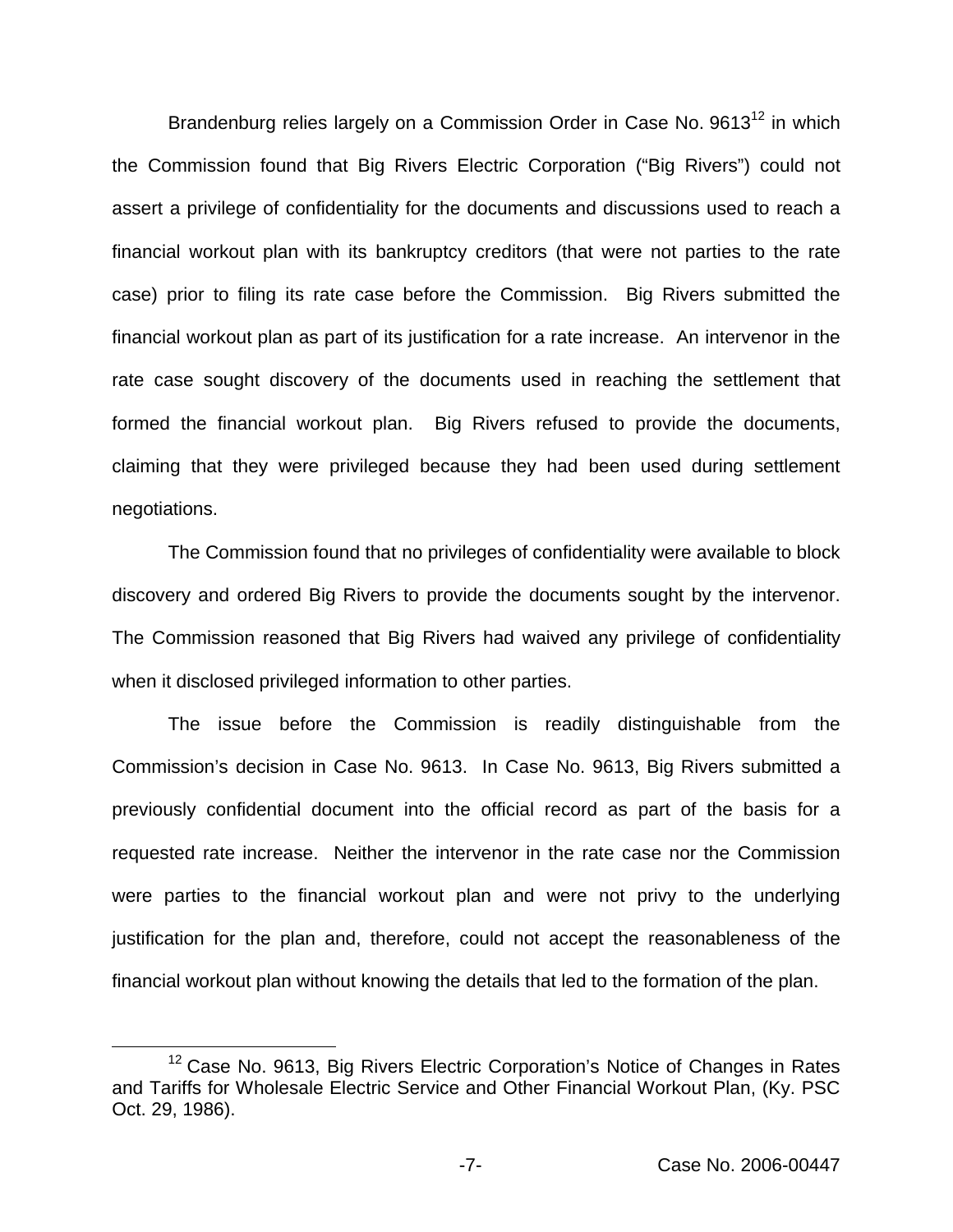In the case before the Commission, AT&T has not entered into the record any confidential information comparable to Big Rivers'. In fact, in this proceeding and with the exception of the proposed addendum, no privilege of confidentiality has been raised. Brandenburg has simply filed an unsigned proposed settlement document that does not have any probative or evidentiary value and does not appear designed in any way to assist the Commission in making a determination on the issues before it.

In Kentucky American Water Company v. Commonwealth of Kentucky, ex. rel J. Cowan, 847 S.W.2d 737 (Ky. 1993), the Kentucky Supreme Court held that the Commission erred by allowing a non-unanimous settlement agreement into the official record and affording it evidentiary weight. The Supreme Court also noted that filing contested proposed settlement agreements "may actually increase the amount of hearing time."<sup>13</sup> Such is the case here where AT&T and Brandenburg have devoted an extraordinary amount of time to litigating and reviewing this one issue.

As discussed above, AT&T has waived no privilege of confidentiality. Traditionally settlement negotiations before the Commission, unless otherwise specifically agreed upon, are kept confidential. The Commission agrees with AT&T's assertion that the "law has long fostered voluntary dispute resolution by protecting against the possibility that a compromise or offer of compromise might be used to the disadvantage of a party in subsequent litigation." <sup>14</sup>

 $13$  Id. at 741.

<sup>&</sup>lt;sup>14</sup> AT&T's Motion to Strike at 2 citing Green River Elec. Corp. v. Nantz, 894 S.W.2d 643, 646 (Ky. App. 1995.)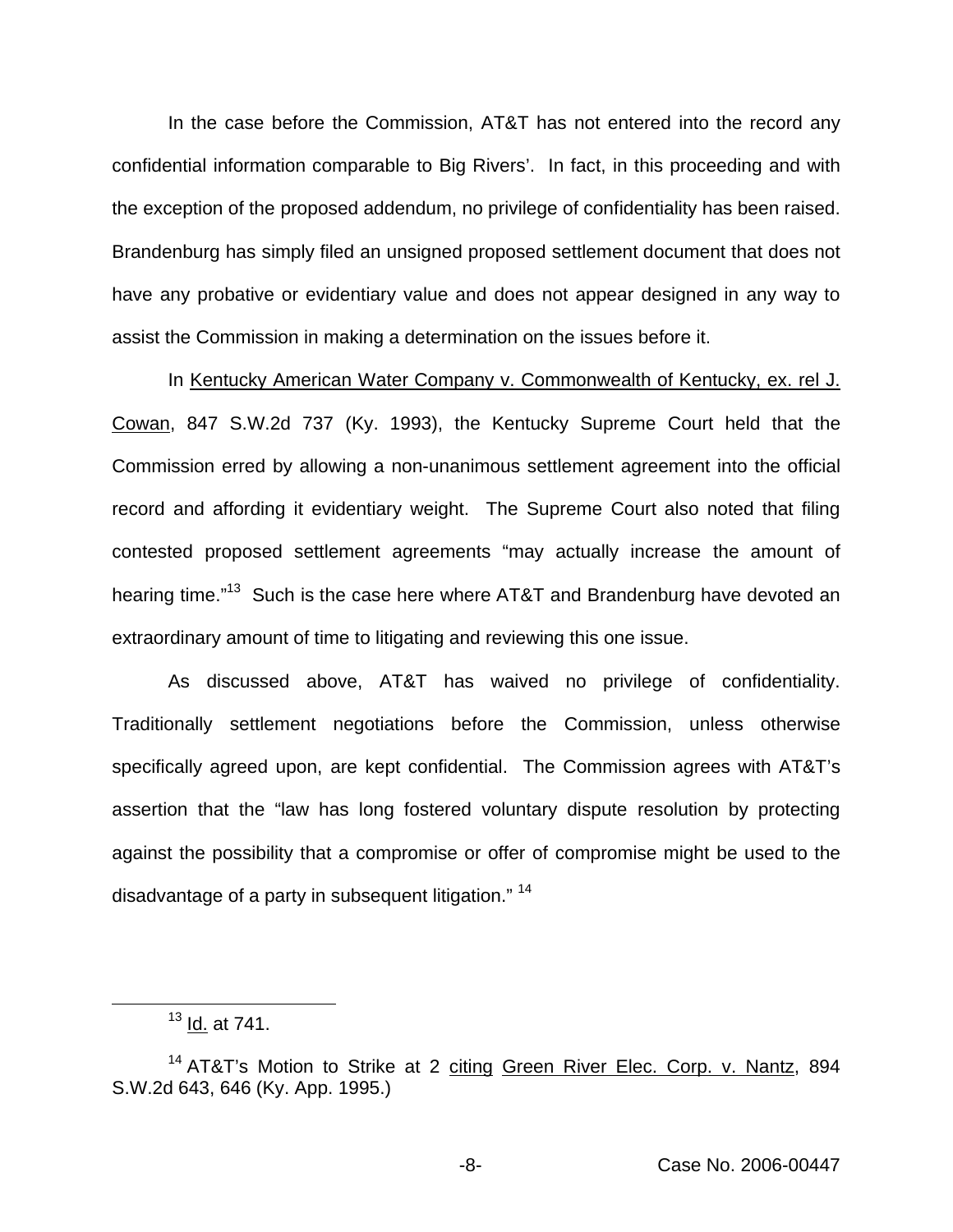Moreover, the proposed addendum has no probative value and is not relevant evidence. Despite assertions to the contrary, it appears that filing the proposed addendum serves no substantive purpose. Based on the foregoing facts, the Commission finds that AT&T's Motion to Strike should be granted and that the proposed addendum should not be placed in the public record.

#### Motion to Dismiss

The Commission finds Brandenburg's interpretation of the scope of the Agreement unpersuasive. First, Brandenburg can point to no controlling definition of AT&T's "territory." The term "territory," in the context of the Agreement, does not connote a particular geographic limitation and is not specific enough to support Brandenburg's argument. There simply is nothing to show that the Agreement applies only to the areas in which AT&T and Brandenburg directly compete.

Second, and more importantly, the section of the Agreement that governs payment for terminating intraLATA toll traffic on the other's network is quite specific regarding what prices prevail. Section 8.1.6.1 of Attachment 3 to the Agreement states that regarding terminating intraLATA toll traffic "the originating Party will pay the terminating Party AT&T Kentucky's current intrastate or interstate . . . terminating switched access tariff rates as set forth in AT&T Kentucky's Access Services Tariffs . . . ." Judging from the plain text of the Agreement, the rates found in AT&T's Access Services Tariffs are to be charged for terminating toll traffic, regardless of where the termination occurs.

Although Brandenburg only adopted the Agreement and did not enter into its own agreement with AT&T, it could have negotiated for a different rate to apply to